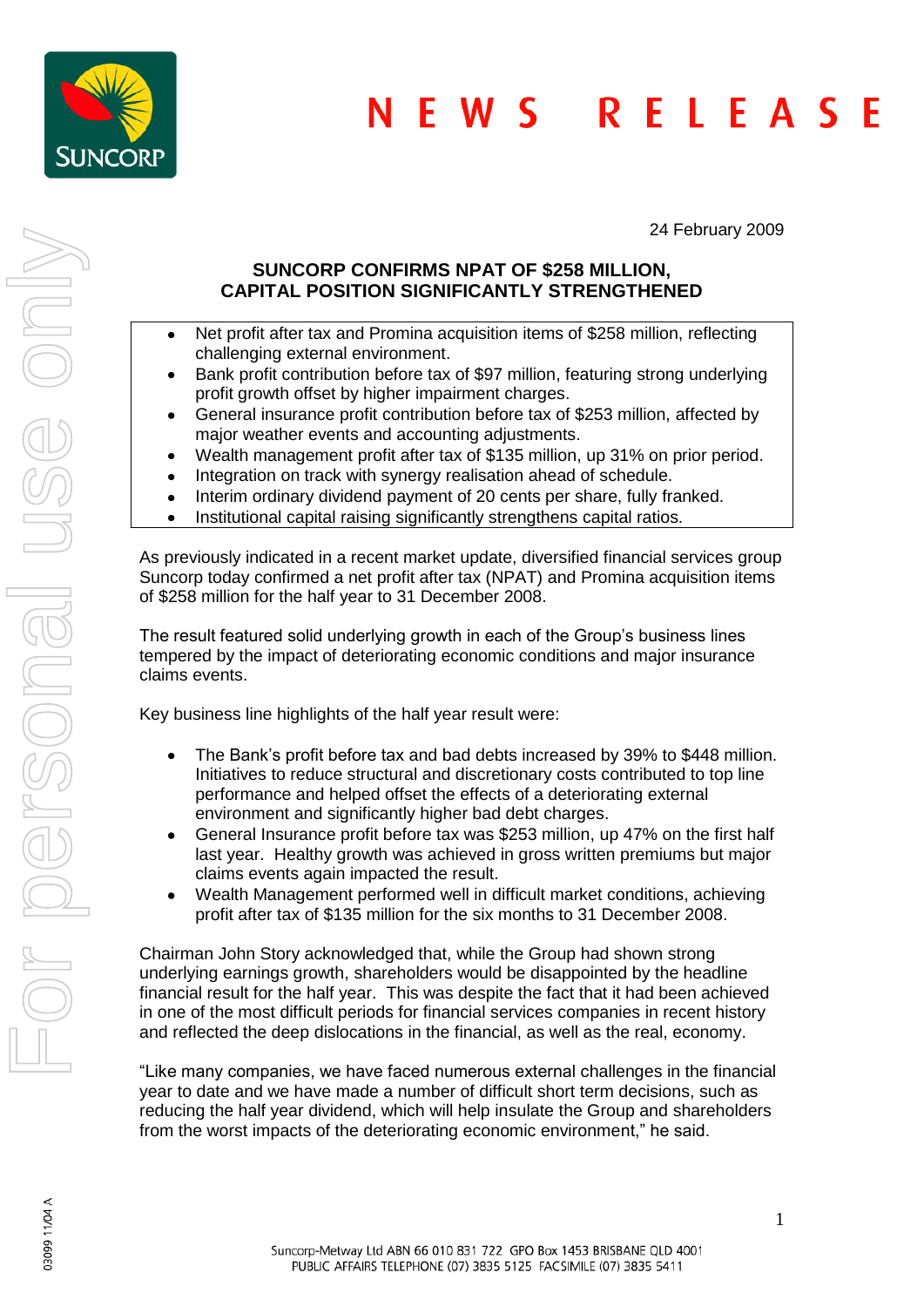

#### **NEWS** RELEAS F

"The Board is satisfied that Suncorp is now well placed to manage through the current conditions. "The capital raising has given the group a strong balance sheet and our businesses are very focused on cost and risk management."

Mr Story said the Group's capital position had been significantly strengthened by the recent institutional capital raising, with a Tier 1 capital ratio of at least 11.0%, adjusted common equity (ACE) ratio of at least 6.1% and a minimum capital adequacy ratio (CAR) of 12.8%. These ratios would be higher again when the retail component of the capital raising was completed in March.

He also said that, as flagged at its 5 February market update, the Group would pay shareholders an interim dividend of 20 cents per share fully franked.

Chief executive John Mulcahy said the underlying operational performance of each of the business lines in the face of extremely difficult economic and investment market conditions, as well as severe weather events, underscored their quality and potential in more normal circumstances over the longer term.

"Although the headline financial result was disappointing, each of our business lines again achieved strong underlying growth during the half and are competing strongly in their market segments," Mr Mulcahy said.

"Integration, which now moves into its final phase, remains on track and on time from both a financial and cultural perspective."

### **Outlook**

At the macro level, Suncorp expects conditions will remain challenging and economic activity subdued over the short to medium term.

The **Bank** is on track to achieve its full year forecast growth in profit before tax and impairment charges in the high teens. However, a combination of moderating economic growth, higher average funding costs and portfolio realignment and contraction will lead to reduced revenues in the 2009/10 year.

The depth and pace of economic deterioration and the offsetting effect of Government stimulus continue to make forecasting impairment charges extremely difficult. As Suncorp has previously stated, any forecasting of full year bad debt expense at this stage of the economic cycle – whilst informed by thorough review and evaluation – is subject to change.

With this caveat in mind and based on the Group's most recent analysis, its current forecast is that full year bad debt expense for the year to 30 June 2009 will be in the range of 100 - 130 basis points of gross loans, advances and other receivables.

In **General Insurance**, Suncorp expects growth in gross written premiums will be in the previously forecast range of 4% - 6% for the year to 30 June 2009.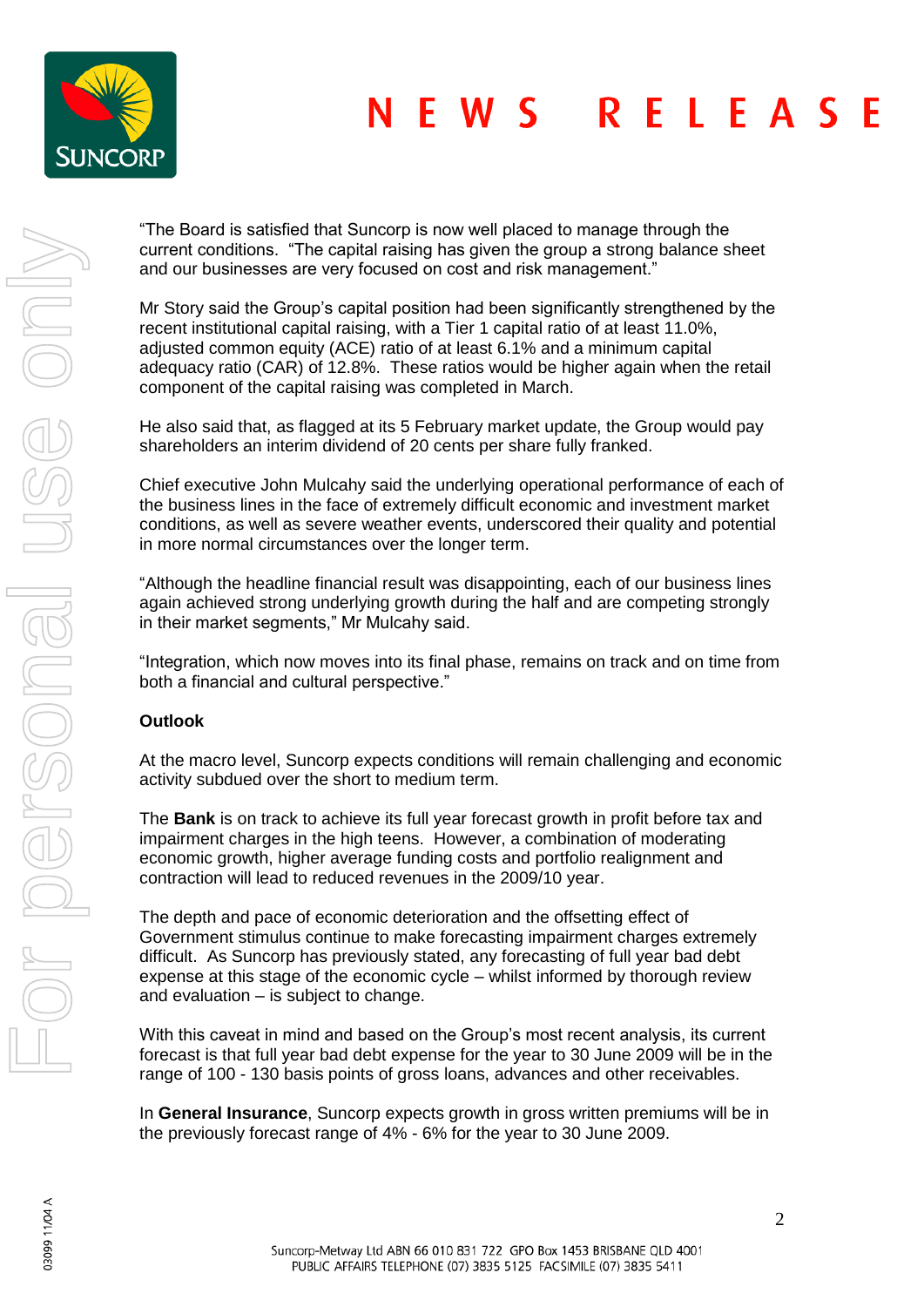

#### **NEWS** RELEAS F

At its 5 February update, the Group indicated it was forecasting a second half ITR in the 10% - 12% range, including integration benefits. This forecast assumed weather events remained within usual allowances and there were no material changes in investment markets (including no further widening of credit spreads across the technical reserves portfolios). In addition, the Group's outlook needs to be subject to no further LAT adjustments over the course of the year.

Since 5 February, the Group has experienced two major claims events in the second half – the tragic Victorian bushfires and widespread flooding across North Queensland.

It is estimated the combined cost of these events to the Group will be approximately \$180 million net of reinsurance recoveries and including reinsurance reinstatement premiums and the purchase of additional reinsurance cover.

These events, and any further events over the course of the year, will clearly impact the Group's ITR although, now the aggregate cover program has been triggered, any additional major claims events in the remainder of the financial year will cost the Group a maximum of \$10 million per event, up to the limit of the \$300 million.

While it is difficult to anticipate with any certainty the full year result for **Wealth Management**, Suncorp continues to target a flat underlying profit after tax for this financial year when compared to the 2007/08 year. However, due to the impacts of the economic slowdown, there is clearly a downside risk this outcome will not be achieved.

The Group's **integration** program remains on track and is expected to generate synergies ahead of the pre-disclosed targets. In addition to the cost benefits being realised through integration, the business is responding to the deteriorating external environment with a further focus on cost management by reducing discretionary spending, removing duplication and accelerating delivery of the integration end-state business model.

The Board's intention is to target a final ordinary **dividend** of 20 cents per share fully franked.

Beyond the current financial year, the Board is targeting a dividend payout ratio of 50% - 60% of cash earnings. Any dividend guidance is subject to achieving forecast profit guidance, the capital requirements of the business, regulatory approvals and general business and economic conditions.

# **ENDS**

**For more information, analysts / investors should contact:**

Mark Ley – 0411 139 134 Nicole Marques – 0437 792 504

**Media should contact:** Jamin Smith – 0409 170 035

03099 11/04 A